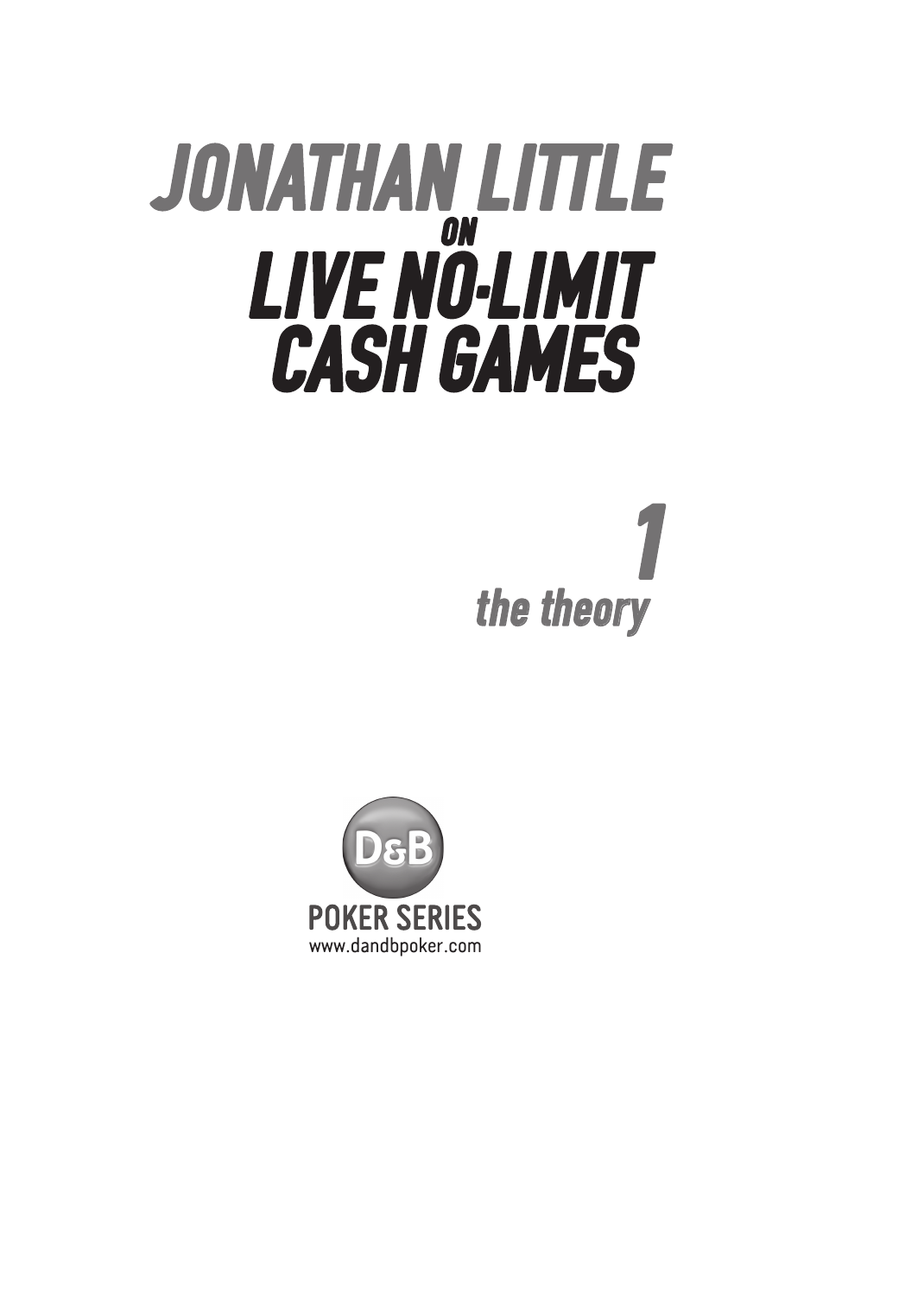## **Contents**

| Acknowledgments     |  |
|---------------------|--|
| <b>Introduction</b> |  |

## **Part One: Playing No-Limit Hold 'em**

|              | <b>Technical Skills: The Basics</b> | 15 |
|--------------|-------------------------------------|----|
|              | <b>Expected Value</b>               | 15 |
|              | Determining Your Equity             | 16 |
|              | Pot Odds                            | 18 |
|              | Putting it All Together             | 19 |
|              | Implied Odds                        | 20 |
|              | Reverse Implied Odds                | 22 |
|              | Hand Ranges                         | 22 |
| $\mathbf{2}$ | <b>Playing Poker</b>                | 25 |
|              | How Do You Win at Poker?            | 25 |
|              | Which Style is Ideal?               | 26 |
|              | Reasons to Bet                      | 30 |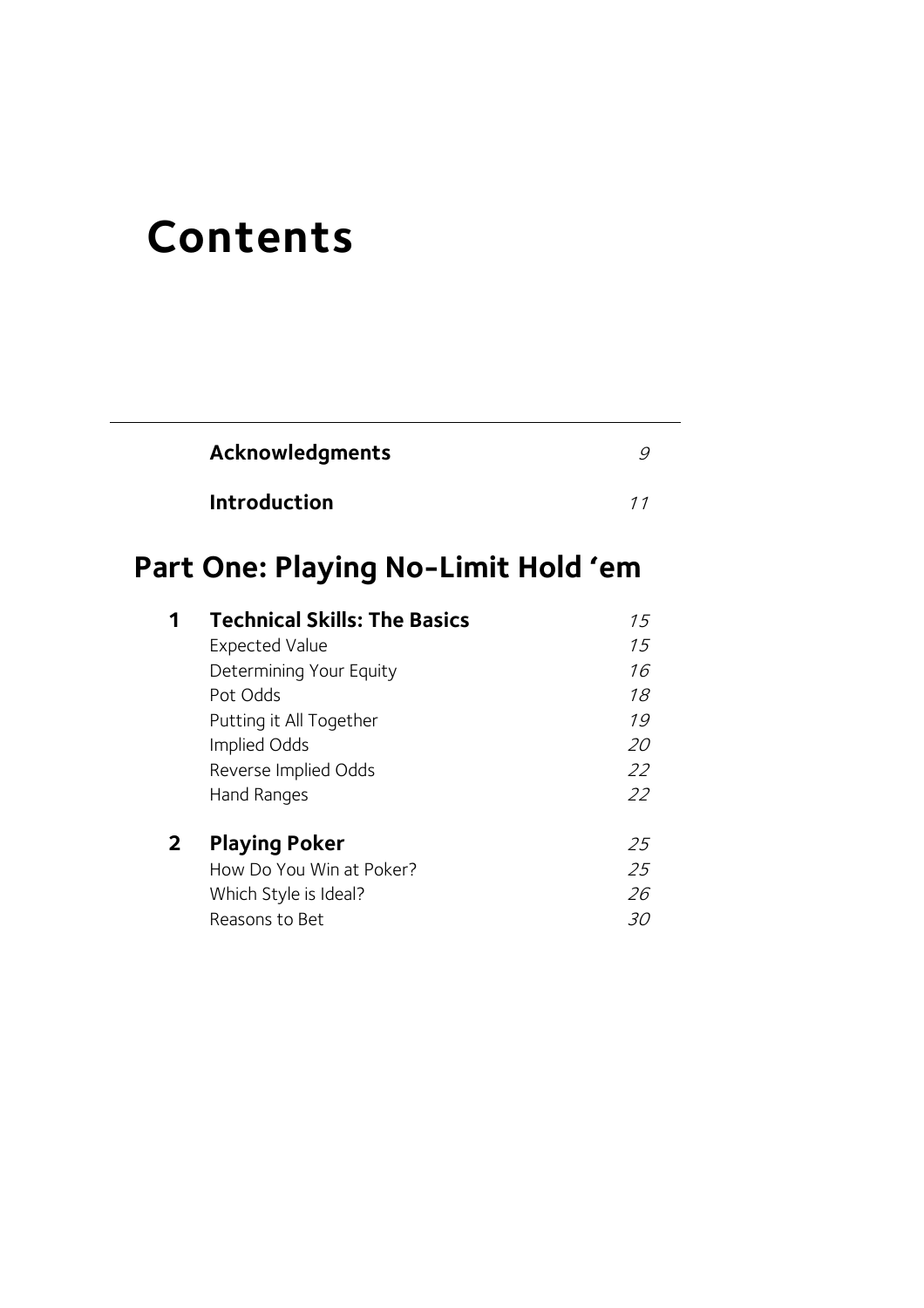| 3 | <b>Pre-Flop</b>                                      | 42         |
|---|------------------------------------------------------|------------|
|   | How to Generate Reads                                | 42         |
|   | <b>Basic Pre-Flop Strategy</b>                       | 44         |
|   | Pre-Flop Opening Ranges                              | 46         |
|   | When you get Three-Bet                               | 67         |
|   | When You get Four-Bet                                | 72         |
|   | When You get Five-Bet                                | 76         |
|   | Leveling-War Math                                    | 76         |
|   | Slow-Playing                                         | 78         |
|   | <b>Abnormal Situations</b>                           | 80         |
|   | Playing from the Small Blind                         | 82         |
|   | Playing from the Big Blind                           | 85         |
|   | <b>Blind Versus Blind</b>                            | 86         |
|   | Dealing with Abnormal Raise Sizes                    | 89         |
|   | Straddling                                           | 91         |
| 4 | The Flop                                             | 94         |
|   | Heads-up as the Aggressor in Position                | 94         |
|   | Heads-up as the Aggressor in Position                |            |
|   | in a Re-raised Pot                                   | 105        |
|   | Heads-up as the Aggressor in Position                |            |
|   | in a Four-bet Pot                                    | 113        |
|   | Heads-up as the Aggressor in Position                |            |
|   | in a Five-bet Pot                                    | 117        |
|   | Heads-up as the Aggressor out of Position            | 120        |
|   | Heads-up as the Caller in Position                   | 131        |
|   | Heads-up as the Caller in Position in Re-raised Pots | 138        |
|   | Heads-up as the Caller in Position in Four-bet Pots  | 141        |
|   | Heads-up as the Caller in Position in Five-bet Pots  | 143        |
|   | Heads-up as the Caller out of Position               | 144        |
|   | Multiway as the Aggressor                            | 147        |
|   | Multiway as the Caller                               | 152        |
|   | Limped Pots                                          | 157        |
|   | Summary                                              | <i>160</i> |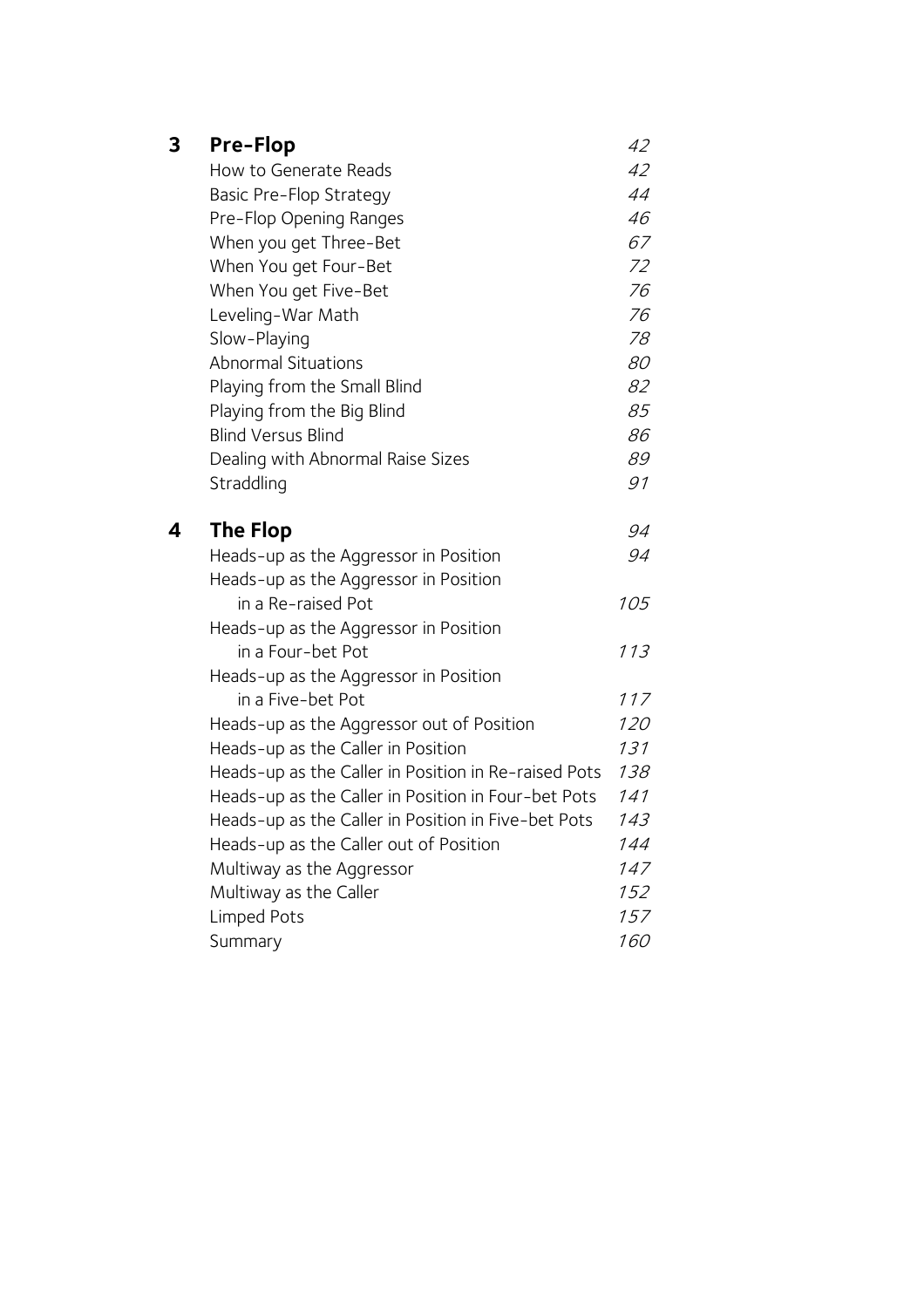| 5 | The Turn and the River                                                             | 162        |
|---|------------------------------------------------------------------------------------|------------|
|   | In Position, Heads-Up, as the Aggressor                                            |            |
|   | with a Made Hand                                                                   | 164        |
|   | In Position, Heads-Up as the Aggressor,                                            |            |
|   | with a Bluff                                                                       | 169        |
|   | In Position, Heads-Up, as the Caller                                               |            |
|   | with a Made Hand                                                                   | 173        |
|   | In Position, Heads-Up as the Caller with a Bluff                                   | 181        |
|   | Out of Position, Heads-Up as the Aggressor                                         |            |
|   | with a Made Hand                                                                   | 183        |
|   | Out of Position, Heads-Up as the Aggressor                                         |            |
|   | with a Bluff                                                                       | 186        |
|   | Out of Position, Heads-Up as the Caller with                                       |            |
|   | a Made Hand                                                                        | 189        |
|   | Out of Position, Heads-Up as the Caller with a Bluff                               | 191        |
|   | Multiway                                                                           | 192        |
|   | Conclusion                                                                         | 197        |
| 6 | <b>Common Leaks</b>                                                                | 198        |
|   | Playing too Tight                                                                  | 198        |
|   | Playing too Loose                                                                  | 201        |
| 7 | <b>Playing against Specific Player Types</b>                                       | 203        |
|   |                                                                                    |            |
|   | Tight, Passive, Weak Players                                                       | 203        |
|   |                                                                                    | 204        |
|   | Tight, Passive, Thinking Players                                                   |            |
|   | Loose, Passive, Weak Players                                                       | 204        |
|   | who Frequently Play Straightforwardly                                              |            |
|   | Loose, Passive, Weak Players who Bluff Often                                       | 205<br>205 |
|   | Tight, Aggressive Players who Overplay Top Pair<br>Good, Tight, Aggressive Players | 206        |
|   | Loose, Overly Aggressive Players                                                   | 207        |
|   | Good, Loose, Aggressive Players                                                    | 207        |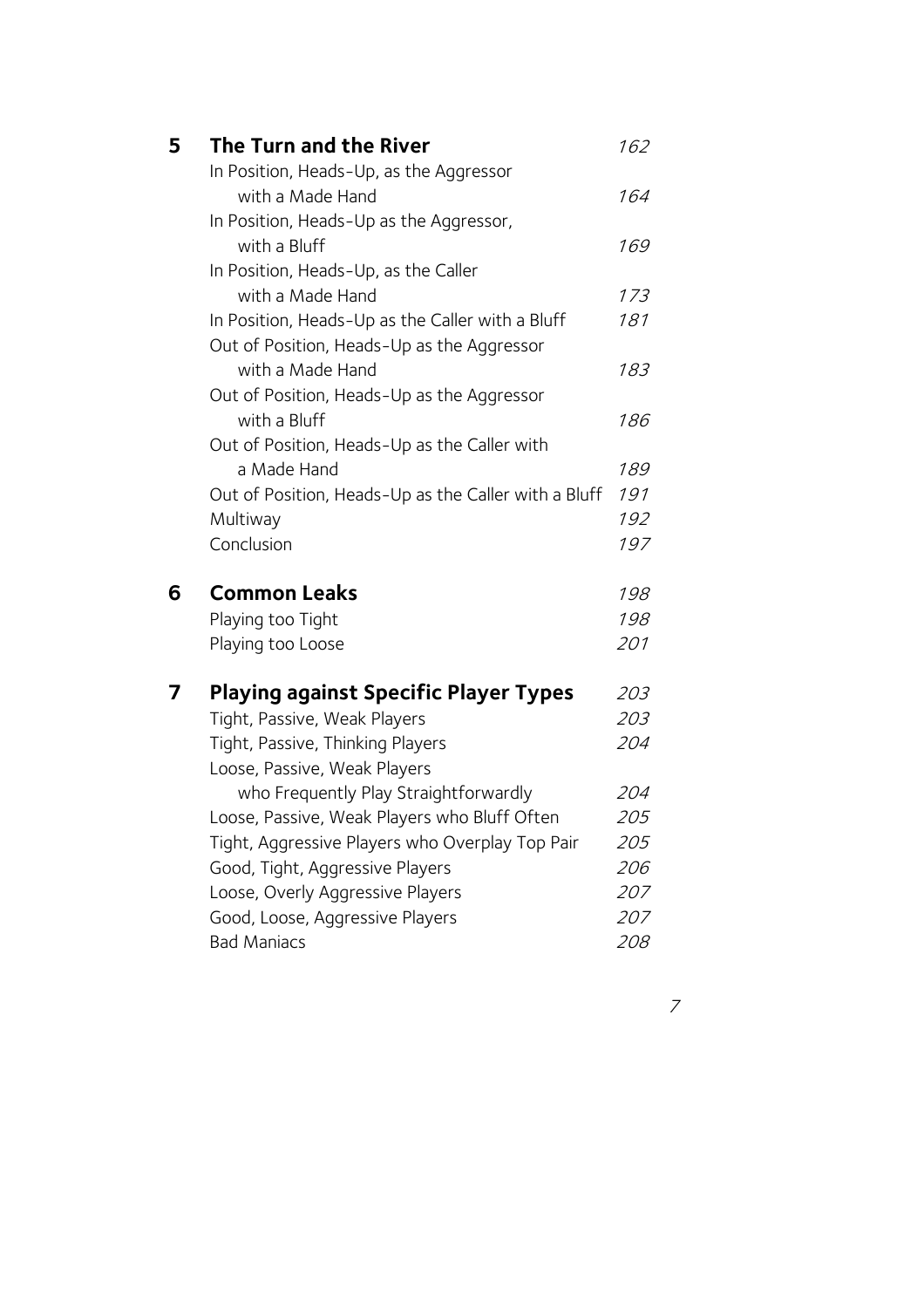| 8 | <b>Playing with Different Stack Sizes</b> | 215        |
|---|-------------------------------------------|------------|
|   | Stereotypes                               | 209        |
|   | Regulars who Frequently Play with You     | 209        |
|   | Regulars who do not Vary Their Game       | 209        |
|   | Players who Mix it up Well                | 208        |
|   | Good Maniacs                              | <i>208</i> |
|   |                                           |            |

| Playing with Larger Stacks  | 215 |
|-----------------------------|-----|
| Playing with Shorter Stacks | 219 |

## **Part Two: Playing as a Professional**

| <b>Other Skills</b>        | 225 |
|----------------------------|-----|
| Live Poker                 | 226 |
| Game Selection             | 237 |
| Bankroll Management        | 245 |
| Focus                      | 257 |
| Tells                      | 264 |
| Logical Thinking           | 272 |
| Tilt                       | 276 |
| Improving                  | 282 |
| Live a Balanced Life       | 288 |
| Life Leaks                 | 291 |
| Traveling the Live Circuit | 302 |
|                            |     |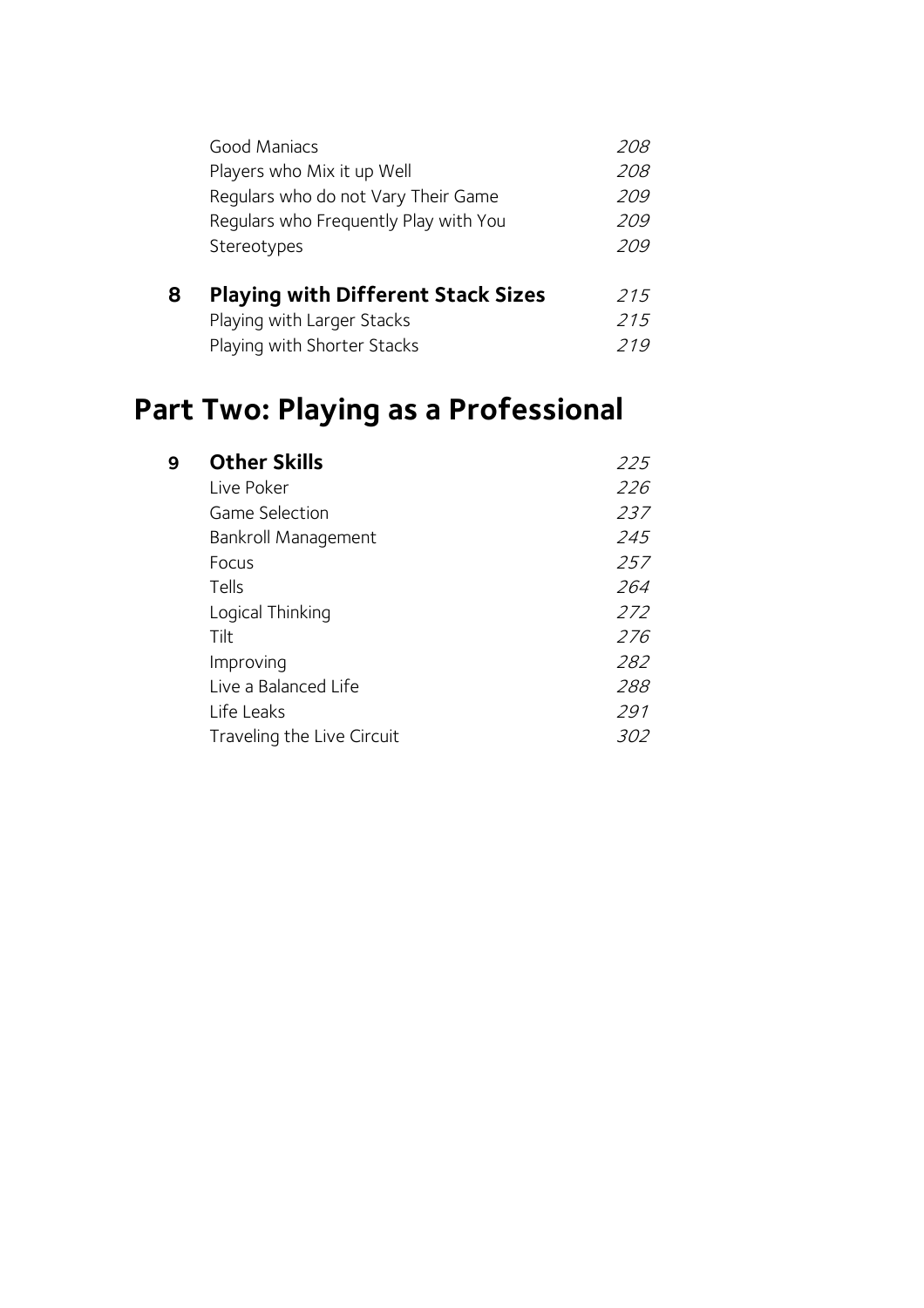## **Introduction**

Players who sporadically follow my poker career often ask why I don't play cash games. I actually play them almost every time I travel to a poker tournament. My plan when I go to a tournament series is to play cash games from the time I bust from an event until around midnight. I then go to sleep, wake up and repeat the process. I have spent five summers playing cash games on a daily basis during the World Series of Poker (WSOP). I have put in countless hours online at limits ranging from \$2/\$5 to \$50/\$100. I usually play live somewhere between \$5/\$10 and \$25/\$50 no-limit, although I have played as high as \$200/\$400. My followers don't think I play cash games because I don't often talk about them. In fact, very few professionals discuss ideas and concepts pertaining to live cash games with the general public. Live cash games are possibly the most profitable arena in poker, and the pros don't want to give up their edge.

Before we delve too deeply into the rabbit hole – and trust me, it is deep – I want to make sure you have a solid grasp of the fundamental poker concepts that have become the focal point of most other poker books. If you do not know the rules of the game, please consult the internet. I will only spend a little time on concepts such as expected value and pot odds because I assume you already have been exposed to that information. If these topics are new to you, don't worry. I will explain each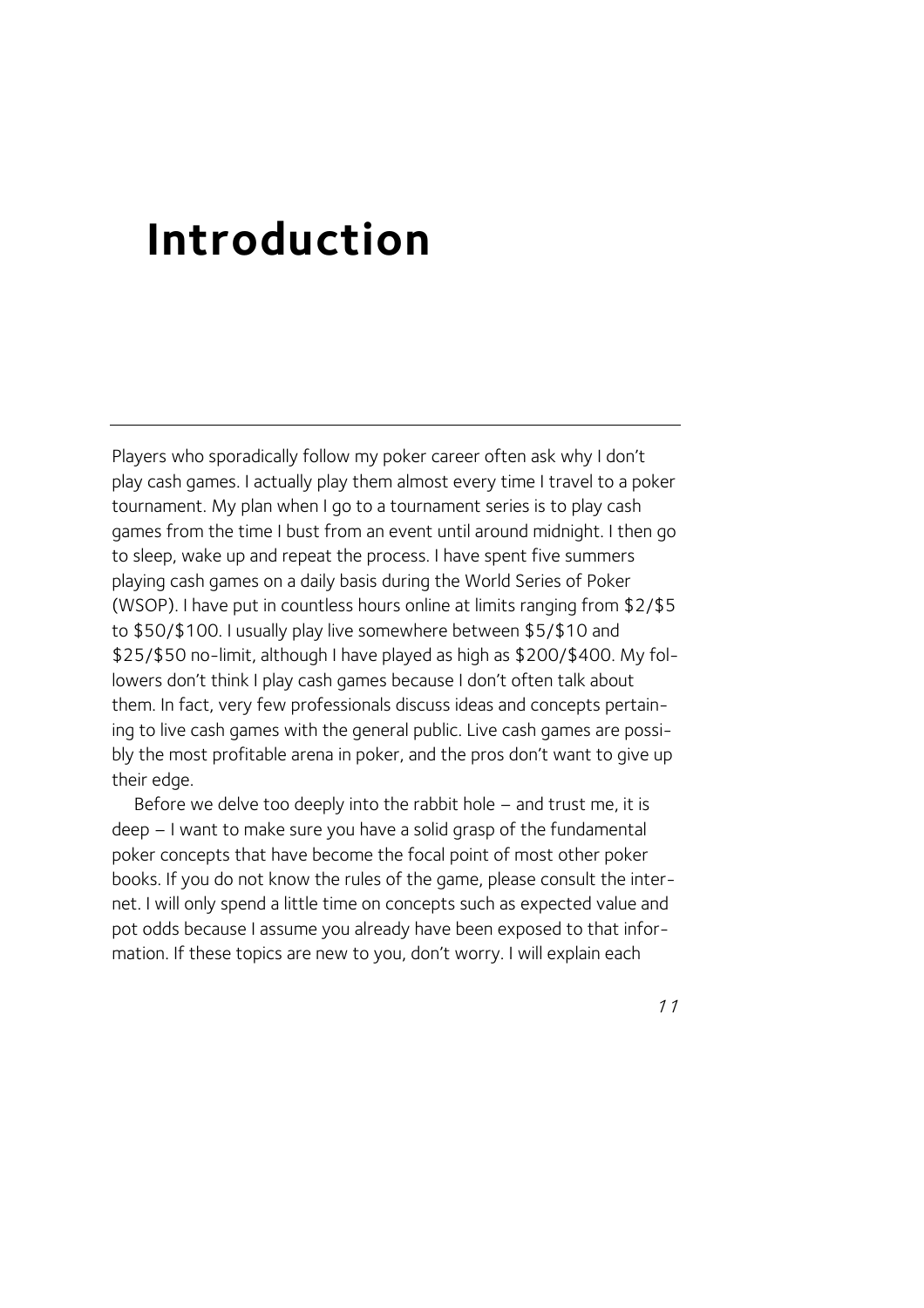#### Jonathan Little on Live No-Limit Cash Games, Volume 1

concept and quickly get you up to speed.

From there, I will explain how I attack every player at every table. This will include my default strategy for all betting rounds, which is quite robust because each player is unique. As you probably know, especially if you have read my other books, poker is not a game you can beat by simply following a basic strategy chart. This game is dense. Once you know how to play a technically sound game, I will address some of the more common leaks I see players demonstrate at the table on a daily basis, many of them easily fixed once discovered.

The last section of the book will deal with other skills you must master if you want to make it on the live cash-game circuit. I will lay out my thoughts on bankroll management, focus, game selection and finding ways to improve. I will also discuss the psychological aspects of the game, such as tilt, tells, living a balanced life and logical thinking. Finally, I will explain how to thrive in the live environment. I will address playing live poker in the most profitable manner, plugging life leaks and pinpointing and attacking the most universal player types.

Some material may appear to be repeated from my past books, but rest assured I am totally rewriting everything. I have improved greatly over the last few years, both in my understanding of the game and in my psychological fortitude, mostly because I've learned how to beat the high-stakes online cash games. If you do not understand some of the concepts in the book, I urge you to visit my poker training site, Float-TheTurn.com. There you will find my poker forum, where you can post all your questions for free. Be sure to check out the free training videos on FloatTheTurn.

I hope you are as excited as I am. Let's get to work.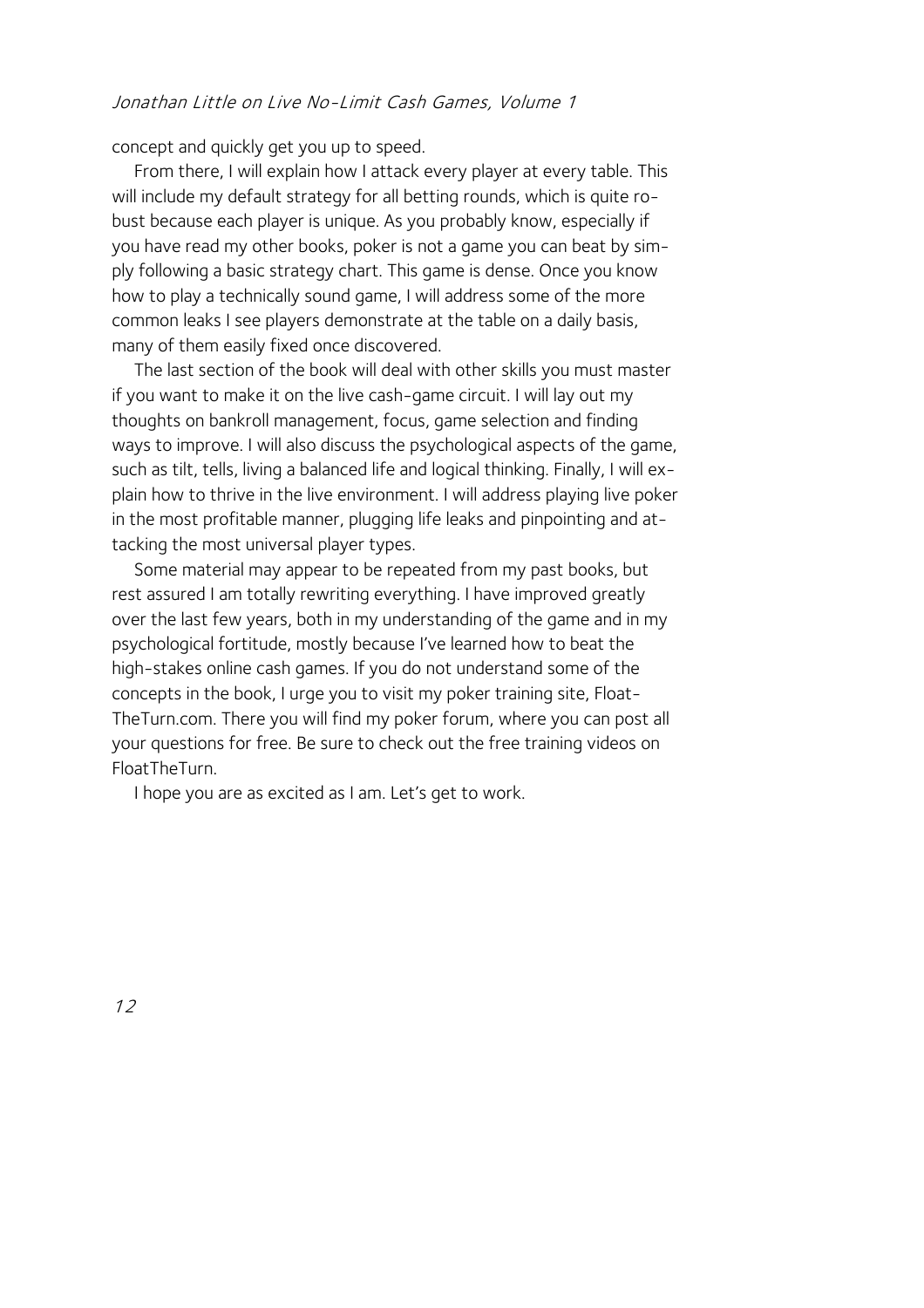# **Chapter 4 The Flop**

The strategy of most players on the flop is to either play straightforwardly or continuation-bet every time as the pre-flop aggressor, and to check to the raiser otherwise. This strategy is not awful, but it leaves a lot of money on the table. You should base your flop decision on the pre-flop action, your hand, your perceived range, your opponent's range, your position and the flop's texture. The four primary situations you will encounter are when you are heads-up as the aggressor, heads-up as the caller, multiway as the aggressor and multiway as the caller. You must adjust your play in each situation, based on your relative position. I will outline my basic strategy for all of these situations, but you will have to constantly adjust your play to your specific opponents' tendencies to maximize your win rate.

### **Heads-up as the Aggressor in Position**

Single-raised pots as the pre-flop aggressor come in two varieties. You can raise and one of the blinds calls, or someone can limp, you raise and the limper calls. These two situations result in apparently similar post-flop situation, but you must think about them differently because a big blind's calling range is drastically different than that of an early- or middleposition limper.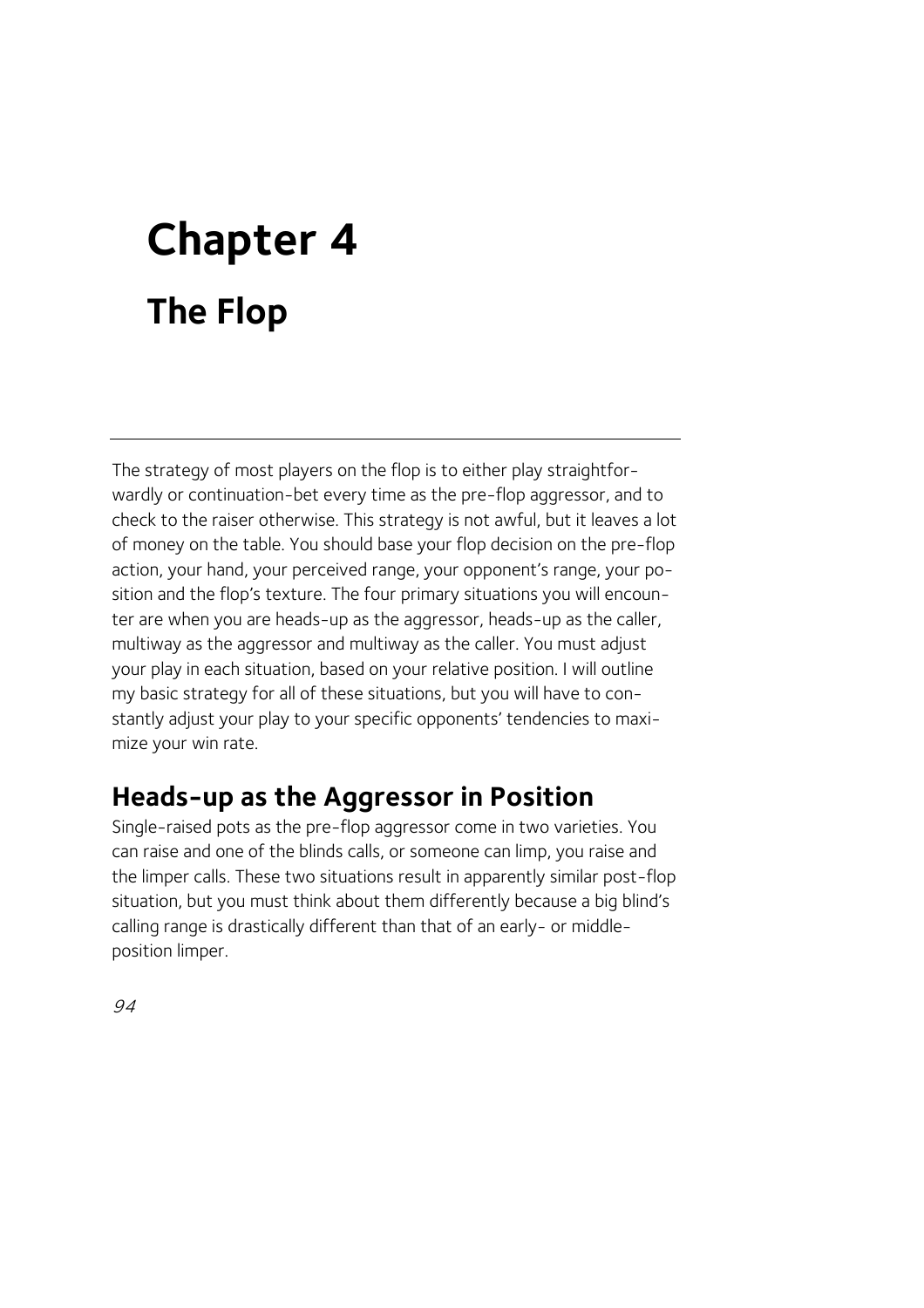#### **Facing a Blind**

When you raise and one of the blinds calls, you should tend to make a continuation bet if the flop is good for your hand, good for your perceived range, what your opponent thinks you likely have, or bad for your opponent's range. This will often be the case if you are playing a fundamentally sound LAG game, hence you should frequently continuation-bet. If you raise the hands suggested in the pre-flop section, relatively few flops should miss your range, which generally contains a mix of all hand types, pairs, big cards, suited connectors and suited aces. Some flops will be worse for a TAG's range than for a LAG's range. Continuation-bet less often if you are a TAG, especially if your opponent will attack whenever you should have a generally weak range. You can continuation-bet most of the time if your opponent plays straightforwardly.

You should almost always continuation-bet if the flop is good for your hand, meaning you have top pair with a good kicker or better, or a reasonably strong draw. You make money in cash games by getting value from worse made hands and draws. The pots you win will usually be small if you do not continuation-bet with your strong hands, especially in position as the aggressor. If you win small pots with good hands and lose large pots when your opponents have good hands, you will quickly lose your bankroll. With a good hand, your decision is simple. You should continuation-bet. The discussion below mostly assumes you have a weak hand, expecting most of your profit to come from making your opponent fold, as those decisions tend to be difficult.

A continuation bet is strong because your opponent will miss the flop around 65% of the time. If your opponent plays in a straightforward manner, only continuing when he has a decent holding, your continuation bet will cause him to fold all of those times he misses. If you make a 2/3-pot continuation-bet every time, regardless of your equity when called, your opponent only needs to fold 40% of the time for you to profit. You will usually have some equity when your opponent calls. In fact, you will sometimes have the best hand. If you win the 65% of the time your opponent misses the flop and have around 40% equity when he calls, you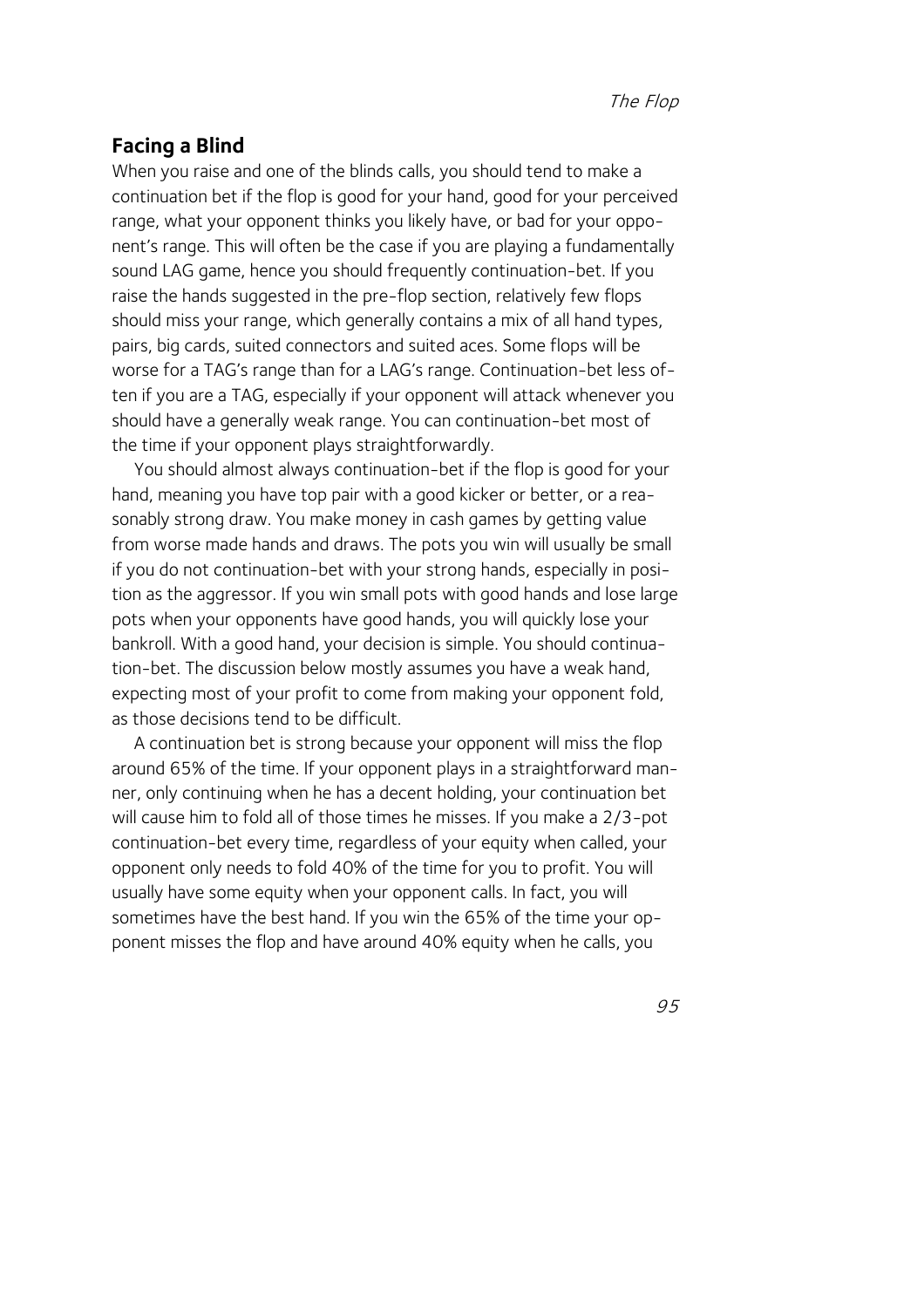will demolish your opponents. As your technical skills improve, you will learn to identify flops that are good for your opponent, and you can decline to continuation-bet on those, further enhancing your earnings.

Quite a few small-stakes players will call your continuation bets with a wide range, waiting to see what you do on the turn. They will check-call the flop with A-high, overcards or a gutshot straight draw, then checkfold the turn when they miss. You can still bet the flop with a wide range with the intention of betting again on the turn. This is referred to as "two-barreling". These players are hugely profitable to play against because they so often give you an extra bet.

If your opponent occasionally bluffs intelligently, you have to alter your strategy quite a bit. Instead of continuation-betting every time, you have to figure out when your marginal hand cannot withstand a check-raise. These are hands such as top pair with a weak kicker and middle pair with a good kicker, although it depends on your opponent's tendencies. For example, top pair with a marginal kicker becomes effectively the nuts against a maniac who check-raises every flop. Consider checking behind on the flop with marginal made hands if you think your opponent is likely to raise or fold when you continuation-bet. You don't mind being raised with premium hands, draws and junk, as you can easily continue with the premium hands and draws, and fold the rest.

Notice that an observant opponent may see that you only check behind on the flop with medium-strength hands, in which case he will have a clear idea of where you stand whenever you do not continuation-bet. In this case, consider checking back with a slightly wider range, adding some premium hands and junk to it. Your opponent will make countless blunders on later streets when he assumes you have a medium-strength hand and you actually have the nuts or nothing.

When the flop comes, you should immediately evaluate whether it is good for your range or bad for your opponent's range. If your opponent's range is made up mostly of pairs and big cards, which is typical of tight players, consider checking back on boards containing two big cards if your hand isn't reasonably strong. You can easily fold a weak hand to a turn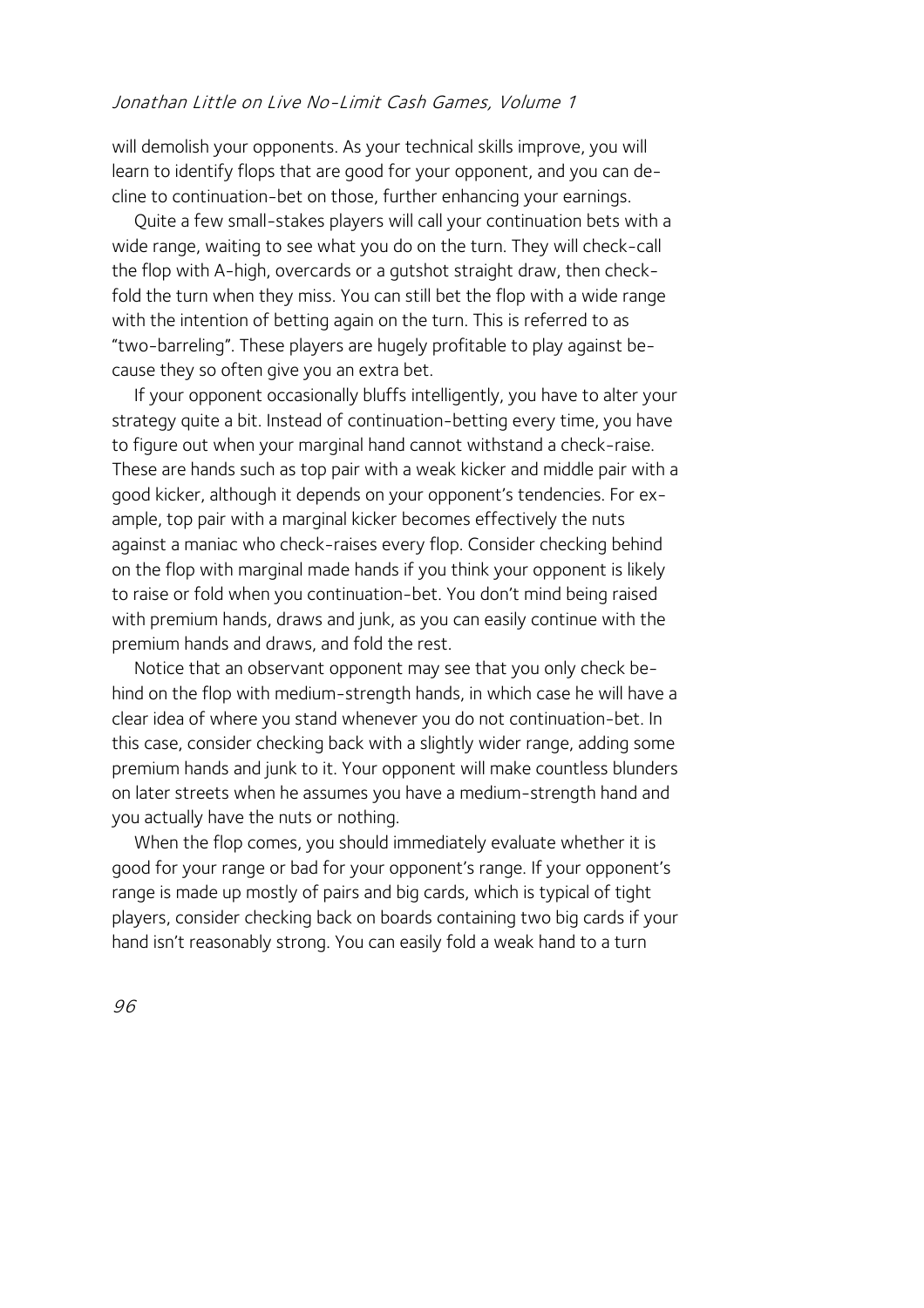bet. If your opponent does not bet the turn, he probably has a small pair or unpaired big cards, in which case you can bluff him off the pot with turn and river bets. If a player only calls pre-flop raises with big cards, you should continuation-bet whenever you have a good hand and on all boards that do not contain two high cards.

Against a loose player who calls raises with a wide range of pairs, big cards and middle cards, you should continuation-bet on most boards that don't contain middle cards. Boards with two somewhat connected middle cards are especially good for your opponent's range. Notice that every one of his likely hands except A-high connects with a 9-8-4 flop. Most other hands either have a pair, a gutshot or overcards. You should still bet high-card boards because your range should contain more high cards than your opponent's range. Your range should contain more middle cards as you get into later positions, allowing you to continuation-bet more often on those boards.

If your opponent is one of the many who seldom bluff when they think the flop is bad for your range, you should almost always continuation-bet on flops that typically miss both your ranges, because he will usually not have a strong hand. Most straightforward opponents will not be concerned that you also have a weak range. Boards with one big card and two small cards are particularly good to continuation-bet. Even a player whose range consists of mostly high cards will often miss the flop. For the same reason, bet most boards with one middle card and two small cards. The same goes for boards with three small cards. Novices are starting to realize that boards containing a pair almost always miss both players. They seem a bit more likely to make plays on these boards, but it is still rarely bad to continuation-bet when your opponent has probably missed the flop, especially if he is likely to fold to pressure on later streets. Your plan when your opponent calls your flop continuation bet is certainly to not play straightforwardly on the later streets. We will thoroughly examine turn and river play in the next chapter.

Most players tend to re-raise before the flop when they have big cards. It's good to check behind in this case on boards containing two or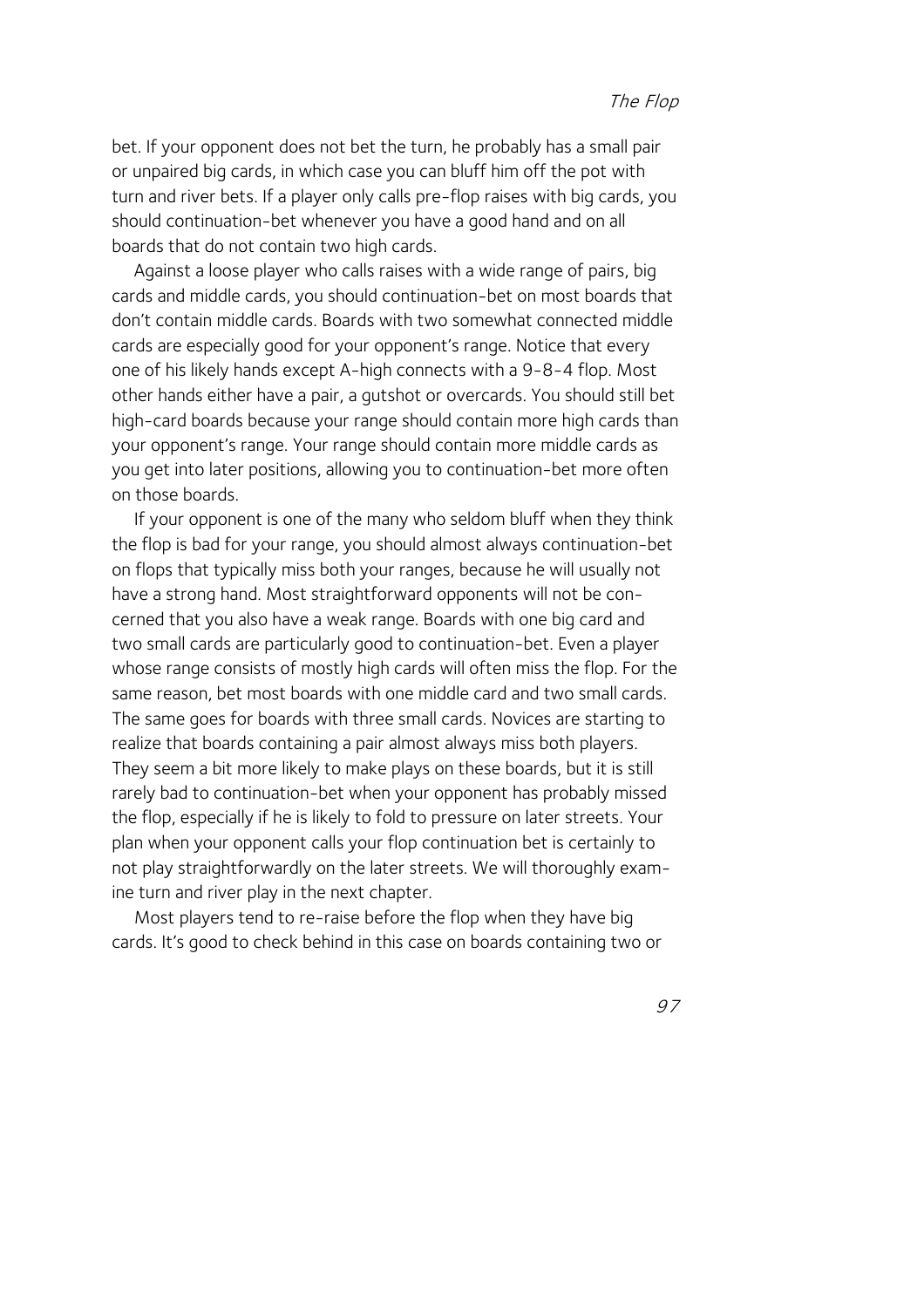three middle cards. Assuming you missed the flop, it's also rather bad to bet on boards with three cards of the same suit. Your opponent will have a flush draw around 40% of the time. He will have a pair around 30% of the time. Hence, he will often call your continuation-bet with a lot of equity, which is bad for you unless you can make him fold by the river.  $\overline{\phantom{a}}$ 

#### **Bet Sizing**

You should generally size your bets based on your opponents' calling tendencies and the flop texture. I use a default continuation-bet size of around 2/3 pot in tough games to conceal the strength of my hand, but you should vary your bet size quite a bit in soft games to achieve the desired results. If your opponent will fold to large continuation bets and call small ones, you should bet large when you have nothing and small when you want him to call. If your opponent thinks large bets mean you are trying to steal the pot, you should bet large with your strong hands. Since you will often not have this information, you should stick to a standard bet size somewhere between 1/2 and 3/4 pot until you know more about your opponent. That said, you can learn about your opponent's flop tendencies by getting out of line and experimenting with various bet sizes. You can also observe how he reacts to other players' continuation bets. Keep your eyes open and pay attention.

On wet boards, i.e., those with many straight and flush draw possibilities, such as 10♠-8♠-7♦, you should bet a bit larger than normal, perhaps 3/4 pot instead of 2/3 pot, to reduce your opponent's implied odds and encourage him to fold weak made hands and draws. Bet a bit smaller on dry boards, such as J-6-2, with little drawing potential. Your opponent probably has nothing, and will continue otherwise, regardless of your bet size. Since you will have a weak range on dry boards, you want to make your continuation bets as small as possible while inducing your opponent to play honestly. He may continue with a wide range if you bet just 1/5 pot on a dry board, but is likely to react honestly if you bet 1/2 pot. I said earlier that betting for information is usually not a good play. However, a bet will show a huge profit when you can get accurate information cheap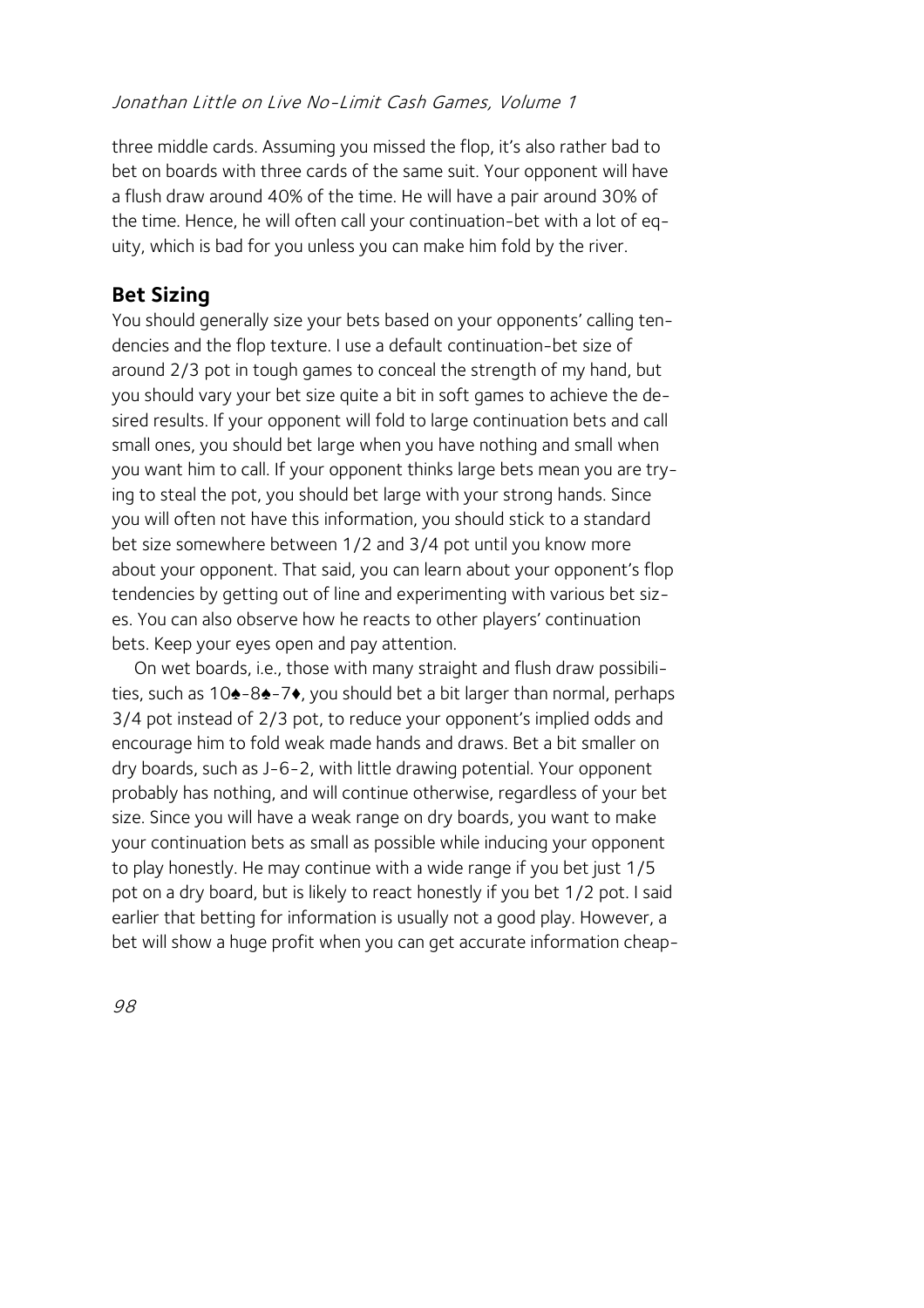cheaply and force your opponent to play in a straightforward manner while giving yourself an excellent shot to win the pot with the worst hand.

#### **Facing a Lead**

Occasionally a pre-flop caller will bet into you. This is referred to as a "lead" or a "donk bet". You have to figure out your opponent's range in this case and play accordingly. Most players lead with specific hand types, usually medium-strength made hands such as top pair with a bad kicker, middle pair, draws or the nuts. Excellent players lead with a balanced range of premium made hands, decent draws and hands that are too good to check-fold but too weak to check-call, such as bottom pair and gutshot draws.

When an unknown player leads into you, you can generally assume he is betting with a medium-strength made hand, hoping to "find out where he is at". Weak opponents tend to assume you will raise with your better hands and call or fold with your worse hands. Your opponent is betting for information, which you know is a huge mistake. Since your opponent is looking to get away from his hand if you tell him he's beat, you should look to give him the bad news. With all hands worse than top pair, you should either raise the flop with the intention of barreling the turn, or float the flop, which is to call a flop bet with a wide range, looking to either bet the turn when your opponent checks to you or to raise if he continues betting on the turn. If you raise, you usually want to make it around 3/4 pot.

I prefer raising the flop because that applies quite a bit of pressure and implies that large bets may go in on future streets. If you float, your opponent may check the turn and go into pot-control mode, checking with the intention of calling whatever you bet on the turn and river. Call on the flop if your hand beats top pair, inducing him to think his hand is better. You want to trick your opponent into folding when he has you beat and thinking he has the best hand when he is crushed.

I remember the first time this concept of giving your opponent inaccurate information made sense to me. I was playing \$5/\$10 with \$1,000